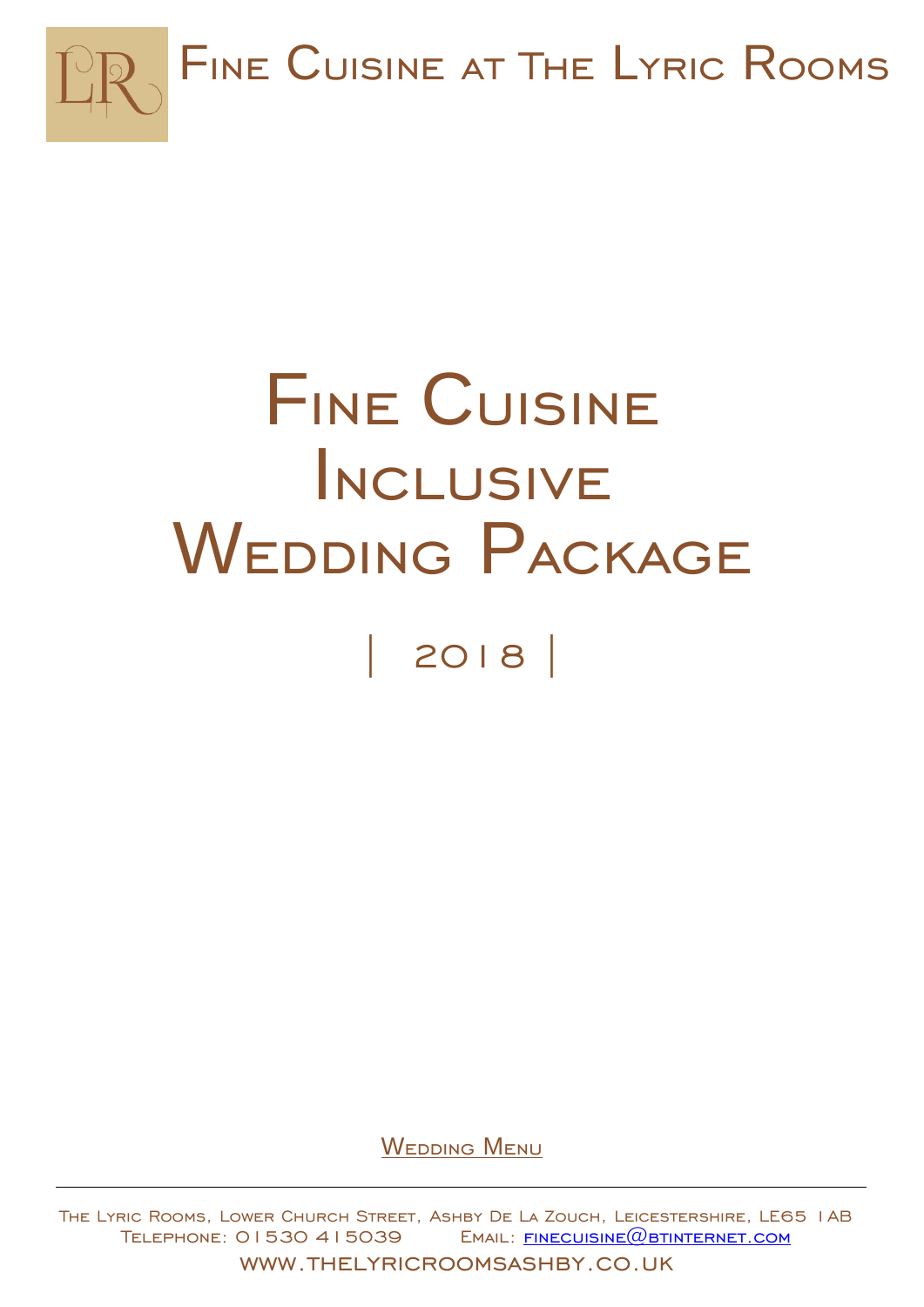

#### On Arrival

#### A Celebration Drink or Your Choice

(A Choice of Bucks Fizz, Sparkling Wine, Red or White Wine, Sherry, Orange Juice)

\* \* \*

### APPETISER

A choice of one of the following

Chefs Homemade Soup served with Crispy Croutons (Roast Vine Tomato and Rocket, Minestrone, Rustic Vegetable, French Onion with a Cheese croute, Lightly Spiced Carrot with Crisp Carrot Shavings, Cream of Potato and Leek, Celery and Stilton)

Roasted Fig, Red Onion and Goats Cheese Tart served on a Summer Herb Salad

Warm Spinach, Pine-nut and Stilton Filo Tartlet served on a dressed Rocket Salad

Baked Field Mushroom with a Parsley Crust, Mushroom and Tarragon Pate, Peppery Rocket and Garlic Toasts

Locally sourced Field Mushrooms sautéed with White Wine, Parsley and Spinach served with a Brie Toasted Croute

Homemade Chicken Liver and Smoked Bacon Parfait served with a Spiced Apple Chutney and Crisp Toasts

Indian Savoury Whole Table Sharing Platter (Vegetable Samosa, Onion Bhaji, Vegetable Pakora, Mini Poppadum, Mango Chutney and Cucumber Rhaita)

Chefs Fishcake Served on a bed of Leaves with a Chilli Sauce

Cold Water Prawns in a richly seasoned Mayonnaise Dressing on a Salad of Tomato, Cucumber and Seasonal Salad Leaves

Duo of Cantaloupe and Honeydew Melon with a Wild Blueberry and Garden Mint Syrup

Salad of minted Melon Balls and Strawberries on Rocket with Balsamic Dressing

Sweet Beef Tomato and Buffalo Mozzarella Tower topped with a Green Pesto Dressing and Fresh Basil

All served with a bread accompaniment

Glass of House Red or White Wine or Orange Juice

The Lyric Rooms, Lower Church Street, Ashby De La Zouch, Leicestershire, LE65 1AB  $TELEPHONE: O153O 415039$  EMAIL: FINECUISINE  $@B$ TINTERNET.COM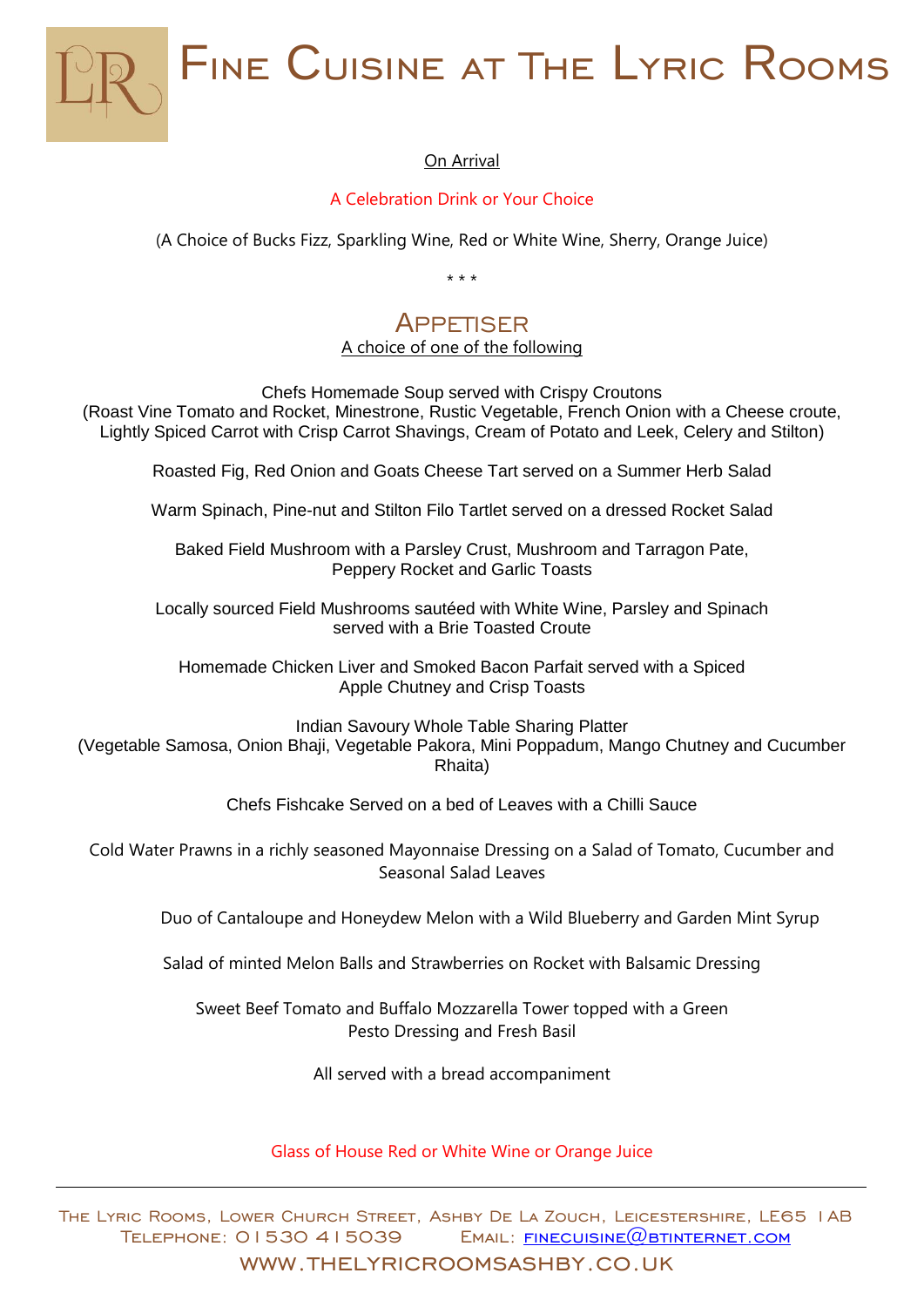

#### **MAIN COURSES** A choice of one of the following **Beef**

Roast Topside of Local English Beef served with Homemade Yorkshire Puddings Horseradish Sauce and Red Wine Gravy Extra £2.50 per Head (This can be carved In the Room - Maximum 70 People Extra £3.00 Per Head)

Tenderly Braised Beef Steak marinated in Garlic and Parsley served with a rich Red Wine Jus

Thinly Sliced Topside of Beef Rolled with Mushroom Thyme and Garlic Farce Complimented with a Madeira Jus

> Giant Yorkshire Pudding filled with Braised Stewing Beef and locally sourced Market Vegetables

Prime Fillet Steak Set on a baked Croute topped with a Rich Liver Pate accompanied with a Cognac and Herb Jus (Extra £3.00 Per Head)

#### **Lamb**

Rosemary and Garlic Studied Roast Leg of English Lamb Served with Apricot and Sage Stuffing and a Lamb Jus Red Wine Sauce (Extra £1.50 per Head)

> Slow Cooked Shank of Lamb Simmered Gently with Caramelised Red Onion and a Bold Cabernet Sauvignon

Lamb Tagine Oven Baked with Fresh Tomato, Paprika, Coriander and Dried Apricot Served with Fragrant Cous Cous

Tender Pieces of Lamb Shoulder Braised in Red Wine and Local Market Vegetables topped with a Crisp Sautéed Potato Layer

#### **Pork**

Roast Loin of British Pork Traditionally with a Sage and Onion Stuffing, Homemade Apple Sauce and a Natural Jus

The Lyric Rooms, Lower Church Street, Ashby De La Zouch, Leicestershire, LE65 1AB TELEPHONE: 01530 415039 EMAIL: FINECUISINE@BTINTERNET.COM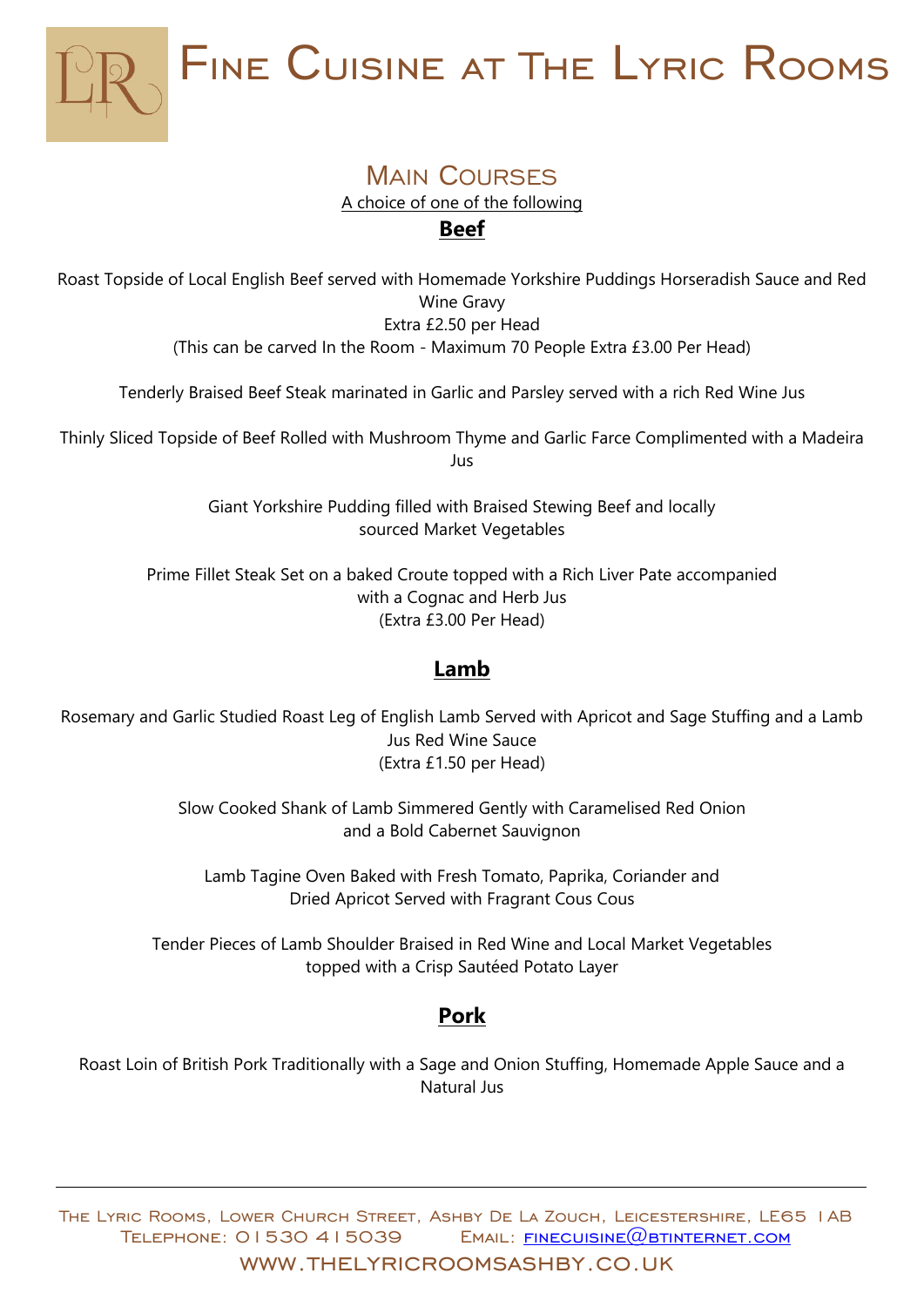

Twice Baked Pork Belly with Tender and succulent meat and Crispy Crackling served with Pomeria Mustard Sauce and Apple Mash Potato

> Tender Pieces of Pork Fillet topped with Streaky Bacon, Leek, Fresh Tomato and a Fresh Herb Butter Cream

Traditionally Baked Mustard Glazed Gammon served with Sauté Peach segments and a Creamy Roasted Almond, Honey and Chive Sauce

#### **Poultry**

Traditional Roast Lincolnshire Turkey Served with Pigs in Blankets, Cranberry and Bread Sauce with a Rich Sausage Meat Stuffing

Tender Roast Chicken Breast accompanied with Sausage and Bacon, a Rich Red Wine Gravy and Sage and Onion Stuffing

Pan-Fried Fillet of Chicken wrapped in smoked bacon served with a ragout of wild mushrooms with a cream and tarragon sauce

Locally Sourced Fillet of Chicken wrapped in Streaky Bacon with a Whole Grain Mustard Farce and a Creamy Thyme and White Wine Sauce

#### **Fish**

Baked Loin of Cod with a Mediterranean Topping of Sun Blushed Tomato and Capers finished with a Roasted Red Pepper and Black Olive Cream Dressing

Seared Salmon Steak served on a Salsa of Mango, Coriander and Pink Peppercorns

Baked Filet of Salmon with a Garlic and Parsley Herb Crust enhanced with Garlic accompanied with a Rich Chervil Hollandaise

An Array of Fresh Fish Lightly Poached and Finished in a Herb Cream Topped with a Crisp Pastry or Buttered Mashed Potato Topping

#### *Vegetarian*

Freshly Made Potato Gnocchi served with a Classic Creamy Parmesan and Sage sauce

The Lyric Rooms, Lower Church Street, Ashby De La Zouch, Leicestershire, LE65 1AB TELEPHONE: 01530 415039 EMAIL: FINECUISINE@BTINTERNET.COM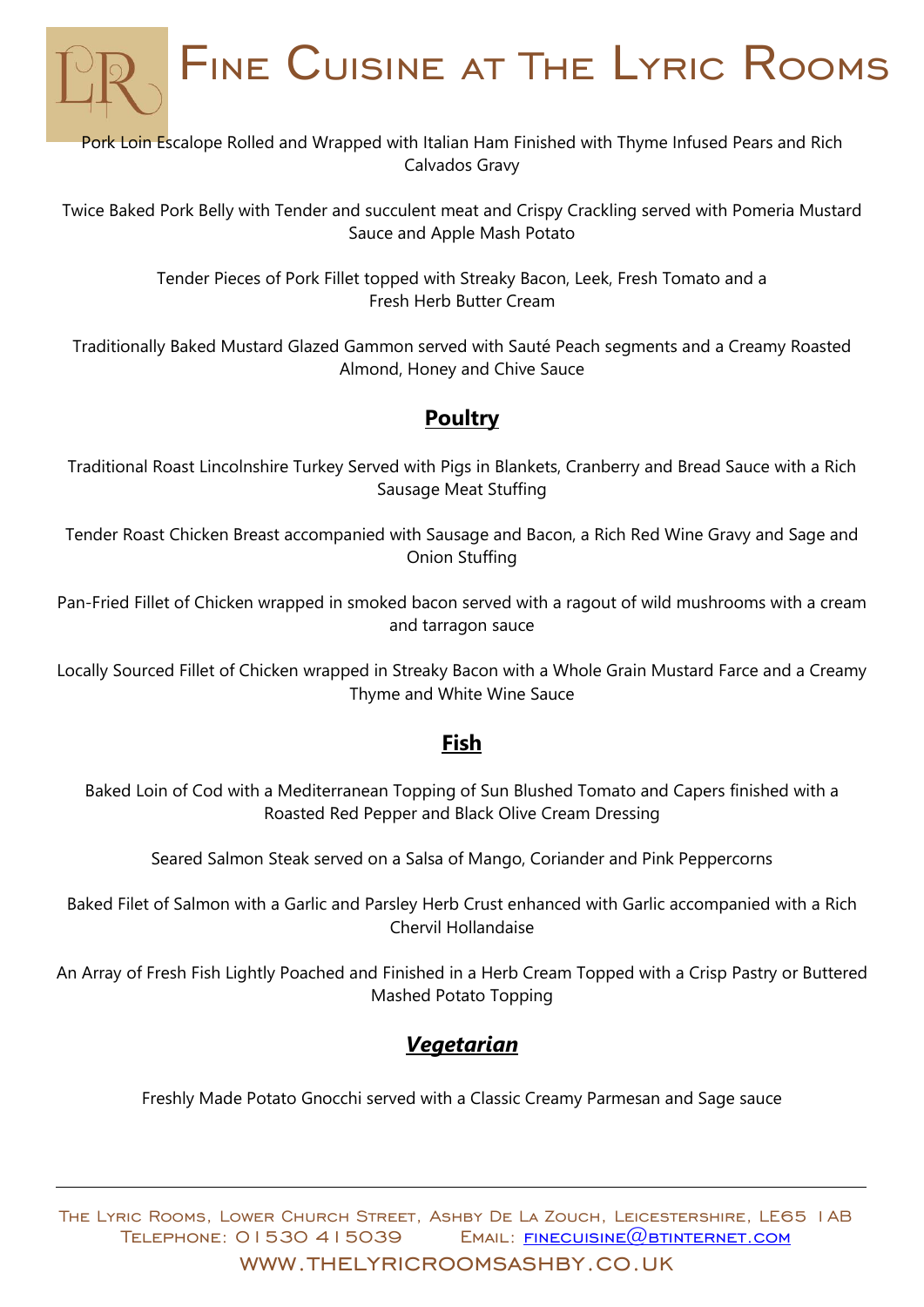Grilled Aubergine, Beef Tomato, Courgette and Mozzarella with a Green Pesto Dressing

Italian Pasta Sautéed with Olives, Spring Onion, Pesto and Shavings of Parmesan

Tempura Vegetables served on a bed of Curried Lentils with a Ginger and Lime dressing

Spinach tartlet with sautéed wild mushrooms and a white wine sauce

Butternut Squash and Roasted Red Pepper flan with sautéed Greens

**All main courses are served with seasonal Vegetables and Potatoes placed on the tables** 

#### **DESSERT** A choice of one of the following

Seasonal Fruit Pavlova with Lashings of Fresh Cream

Sticky Toffee Pavlova with a Sweet Vanilla Cream

Lemon Meringue Roulade Served with Fresh Raspberries and a Raspberry Coulis

Whole Poached Pear served with a fragrant Red Wine Sauce and Crème Fraiche

Homemade Bakewell Tart finished with Crème Fraiche

Assorted Seasonal Fruit Crumbles of your choice with English Custard

French Brioche Bread and Butter Pudding with Vanilla Custard

Sticky Toffee Pudding with a Sweet Butterscotch Sauce

Warm Orange and Mince Meat Frangipane Flan with a Brandy and Vanilla Cream

Classic Lemon Posset served with a Citrus Shortbread

Fresh Raspberry Tart served with a Lemon Cream

Classic Lemon Tart set in a Pastry Base served with Fresh Raspberries and Blackcurrant Coulis

Honey Comb Cheesecake with shavings of Dark Chocolate and fresh Raspberries

Double Chocolate Truffle Torte with Vanilla Infused Cream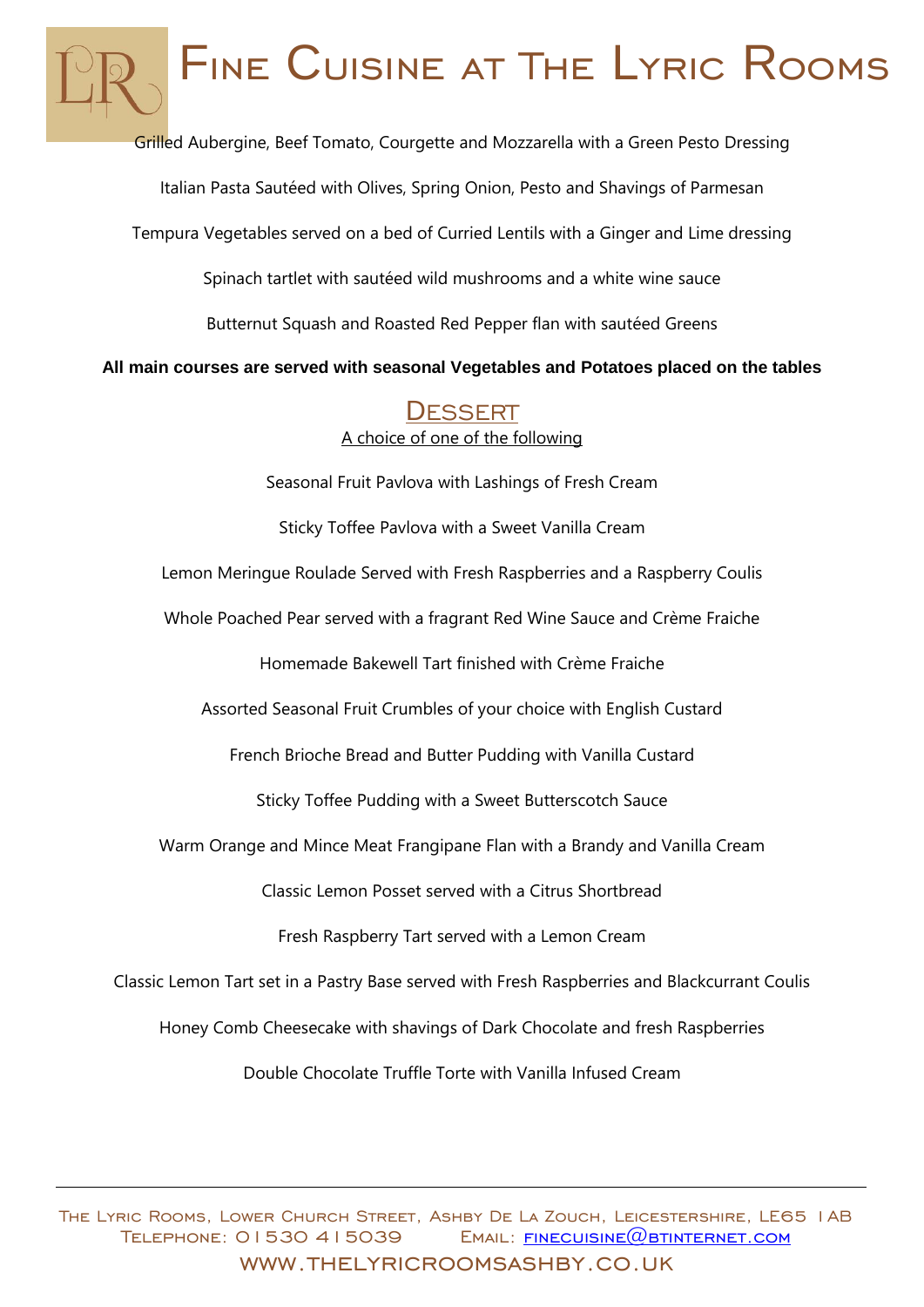Traditional Profiteroles filled with Lashings of Chantilly Cream served with Hot Chocolate Sauce

+ + +

A Selection of Cheese and Biscuits served with Grapes Extra £4.00 Per Head

(Cheese and Biscuits can be served as an option to a Sweet)

+ + +

Coffee/Tea served with Cream/Milk and Mints

Glass of Sparkling Wine for Toast



Selection of Brown And White Sandwiches with Salad Garnish

Honey Roast Ham and Mustard Cheese and Pickle Egg Mayonnaise and Watercress Tuna Mayonnaise and Cucumber

Hot Cocktail Sausages baked with coarse grain Mustard and clear Honey

Seasoned Potato Wedges served with a dip

Hot Pizza with various Meat and Vegetarian toppings

Crudities served with a trio of dipping sauces

Selection of Crisps and Savoury Snacks

+ + +

Serving of your wedding cake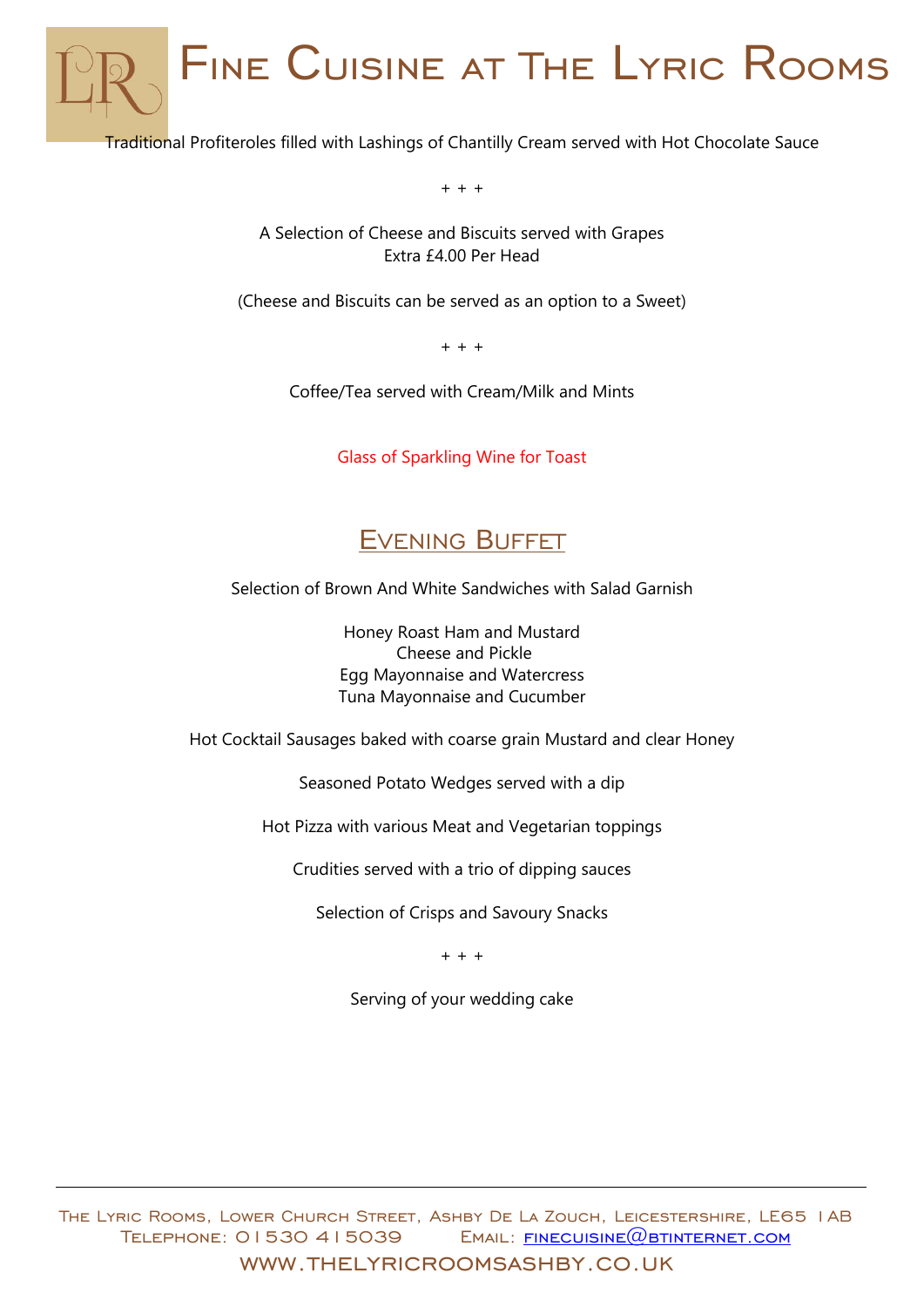

### WEDDING INFORMATION

- 1. Our price of £36.00 per head (based on a minimum of 50 wedding breakfast guests) includes:
	- a. Room Hire
	- b. Red carpet welcome for the bridal party
	- c. Chair covers including colour sash of your choice
	- d. Drink on arrival
	- e. A choice of one dish from each course.
		- Vegetarian and special diets are catered for independently. Additional menu choices available at an extra charge.
	- f. One glass of red or white wine or orange juice served with the main course. Additional wine may be purchased.
	- g. One glass of sparkling wine for the toast
	- h. Evening Buffet

Additional food provided for extra evening guests will be charge at £9.50 per head.

- Additional items can be added to the evening buffet at a charge of £1.20 per item per head.
- i. Linen imitation napkins
- j. Cake stand and knife to enhance your wedding cake
- k. A bud case with fresh flowers on each table
	- Three arm candelabra's with candles available for hire at £8.00 each
	- Cluster of three balloons available at an additional charge of £8.00 per table
- l. Full bar facilities until 12.00pm
- m. A changing room for use by the bridal party
- n. Our in-house disco till 12.00pm.
- o. Use of our PS system if required
- p. V.A.T. at the prevailing rate

2. Seating capacity is approximately 100 people depending on table plan. Evening Reception capacity is 150 people.

3. We have round tables seating 8 or 10 people plus a long top table for the bridal party.

4. Children under 10 are charged at £16.00 per head plus any additional extras. Children's menu available upon request. Please be aware that we do not have high chairs or baby changing facilities in the toilets.

5. All prices include V.A.T. and are meant as a guide only. A firm quotation will be given once details are finalised.

6. Free car parking is available on the street and at the car park on South Street (evenings only) - special parking arrangements at Manor House School can be made upon request. The charge for hire of the school car park is £30.00 and must be booked in advance.

7. You may provide your own wine/champagne however we will charge corkage of £8.50 per bottle to cover chilling, serving and glasses.

The Lyric Rooms, Lower Church Street, Ashby De La Zouch, Leicestershire, LE65 1AB  $TELEPHONE: O153O 415039$  EMAIL: FINECUISINE  $\omega$  btinternet.com